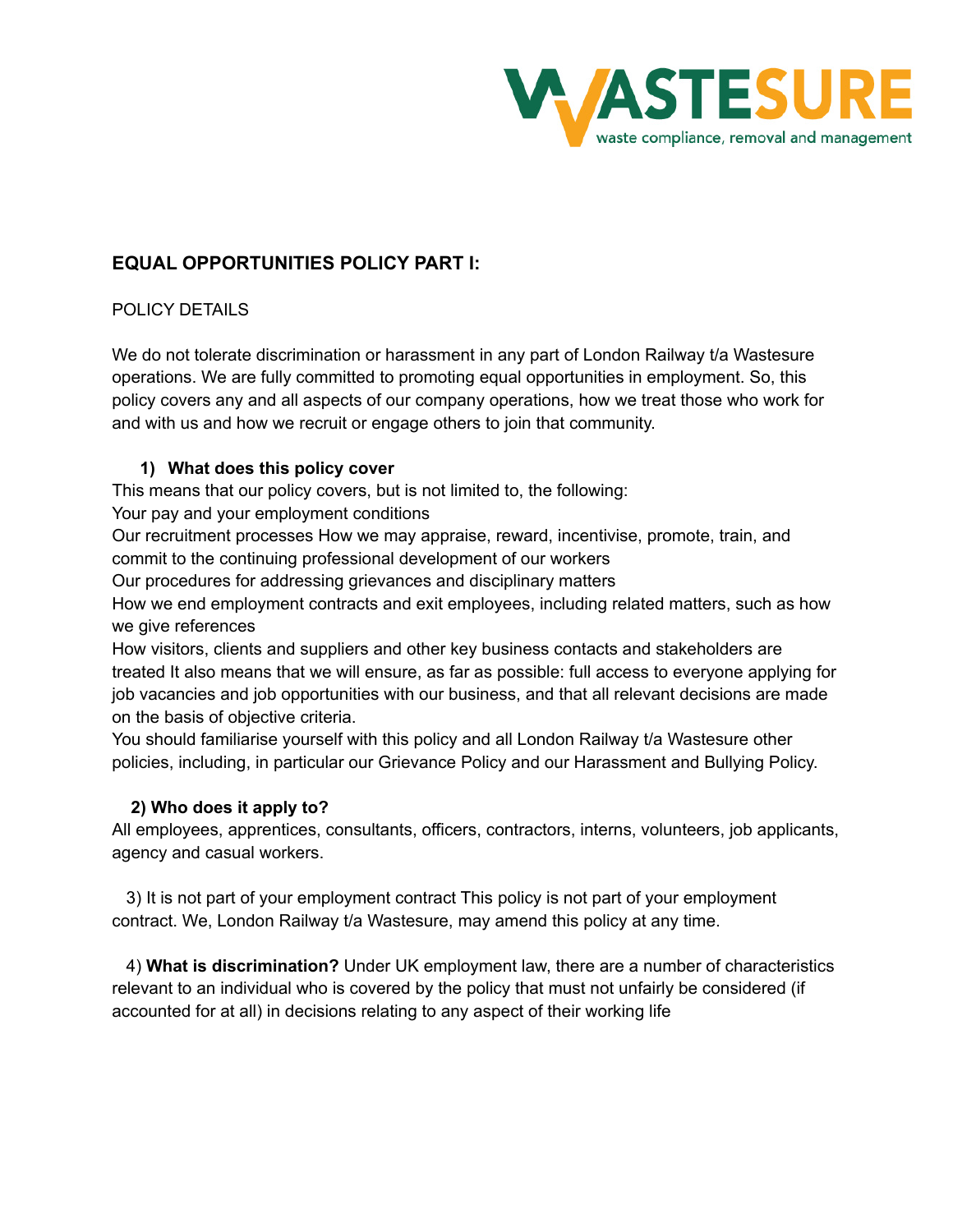

These characteristics are called 'protected characteristics' and they are listed immediately below:

- Age
- Disability
- Gender reassignment
- Marital or civil partnership status
- Pregnancy or maternity
- Race (which includes colour and ethnic/national origin)
- Religion or belief
- Sex

• Sexual orientation If employment-related decisions are made about an individual on the basis (whether wholly or partially), of any of these protected characteristics, it is almost inevitable that unlawful discrimination will have taken place.

The sorts of actions that would fall into this category of unlawful and prohibited initiatives, include (but aren't limited to) those set out below.

These actions need not be intended or directly committed by someone (indirect responsibility may be sufficient for someone to have unlawfully discriminated) and an omission or failure to do something may be just as culpable as a positive action.

We will not tolerate their practice by anyone within our business:

# • **Direct discrimination**

When someone with a protected characteristic is treated less favourably than somebody else has or would have been in identical circumstances.

An example of this would be where an applicant for a job is rejected on grounds of their racial background. Further examples would be where a pregnant employee, or one with young children, is not promoted

# **• Indirect discrimination**

When a group of people with one of the protected characteristics is disadvantaged by a provision, criterion or practice that is applied to all staff (unless the treatment may be justified for a good business reason).

Examples of this would be:

- Insisting, without good reason, that all staff must work full time, (which indirectly discriminates anyone with child-care responsibilities, women in particular)
- Requiring all staff to work onsite and refusing to consider a request to work remotely or under alternative conditions, like flexible hours to avoid commute times, which could

disadvantage someone with a disability or a phobia (e.g. someone who suffers claustrophobia or panic attacks on commuting routes)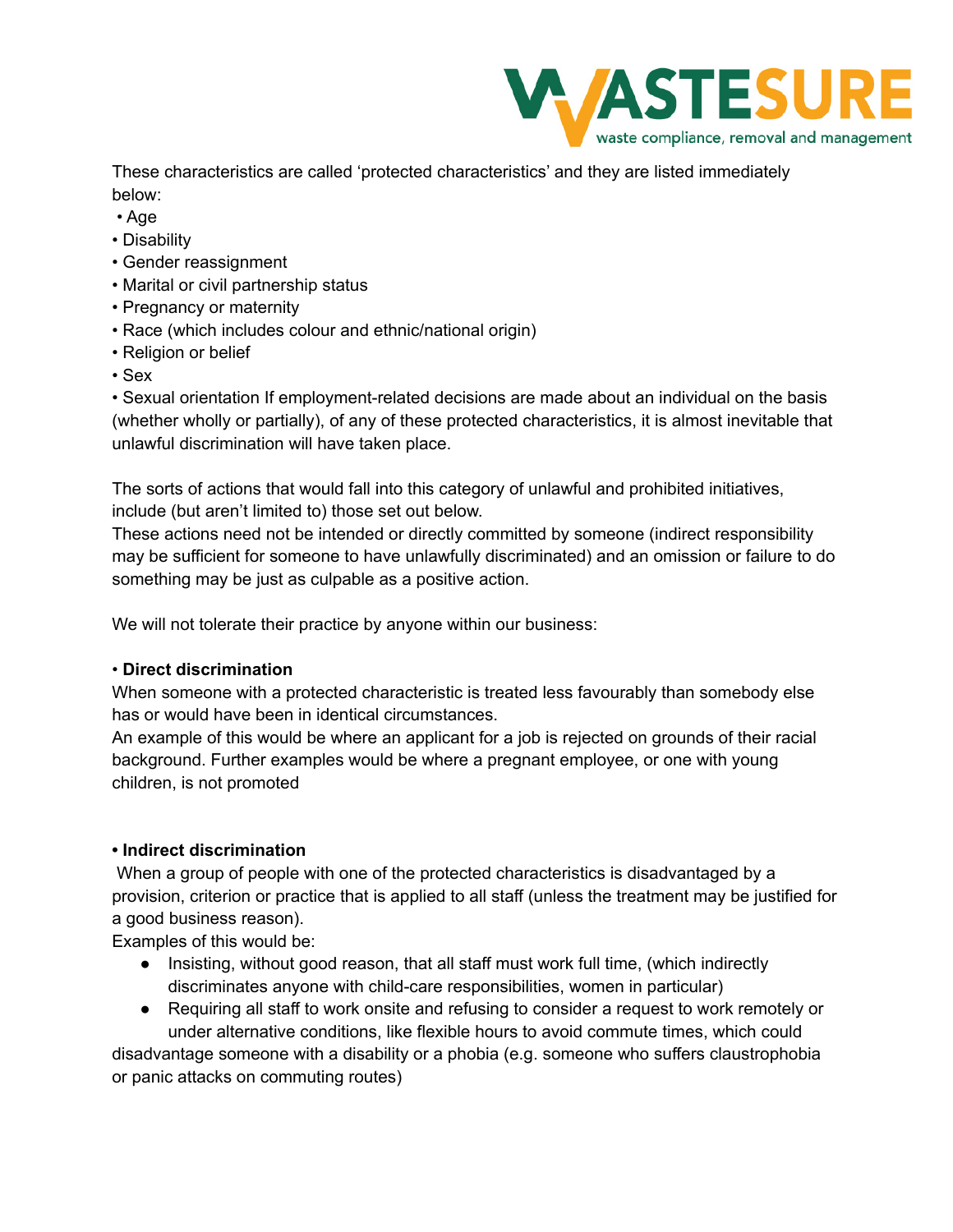

- Refusing to provide a room for reflection and prayer, which would discriminate against individuals practising certain faiths
- Dismissing or not employing a woman because she is pregnant or of child-bearing age

### **• Harassment**

Covers hostile, humiliating, degrading, intimidating or similarly offensive treatment or conditions to which an individual with one or more protected characteristics is subjected. Any such actions deprive an individual of their dignity and violate them.

We draw no distinction between actions that may be labelled as 'joking' and not intended to cause offence, and those that may have been more direct and premeditated in their delivery. So, for example, in line with legal definitions, reflecting general standards of decency, we will regard any of the following as falling within the definition of harassment:

- Making lewd comments and/or displaying pornographic material
- Calling someone unkind, derogatory or otherwise unwelcome names or nicknames
- Making insensitive jokes, whether about someone directly, or the content of which would be evidently offensive to anyone with a protected characteristic
- Excluding colleagues and/or making them feel that they have no option but to exclude themselves

You should refer to our Bullying and Harassment Policy for a full run-down of the matters that we consider to be covered by this definition.

# **• Victimisation**

This has a particular meaning under UK employment law and it is narrower than an ordinary dictionary definition, covering the situation only where:

- A worker has complained of discrimination (or harassment),
- Or has supported a fellow worker in making a complaint about these concerns, and has then suffered reprisals from others, including those responsible for that worker's employment prospects and working conditions.

• Other discriminatory actions that are also prohibited The UK's employment law also identifies other actions that can be unlawful under the equal opportunities legislation. Examples of these include:

- Failing to make reasonable adjustments to minimise certain disadvantages suffered by a disabled employee (or job applicant)
- Instructing another person (or applying pressure on them) to discriminate o Knowingly assisting somebody else when they carry out a discriminatory act
- Discriminating against somebody believed to have a protected characteristic, whether or not they actually do, or because they associate with a third party who does.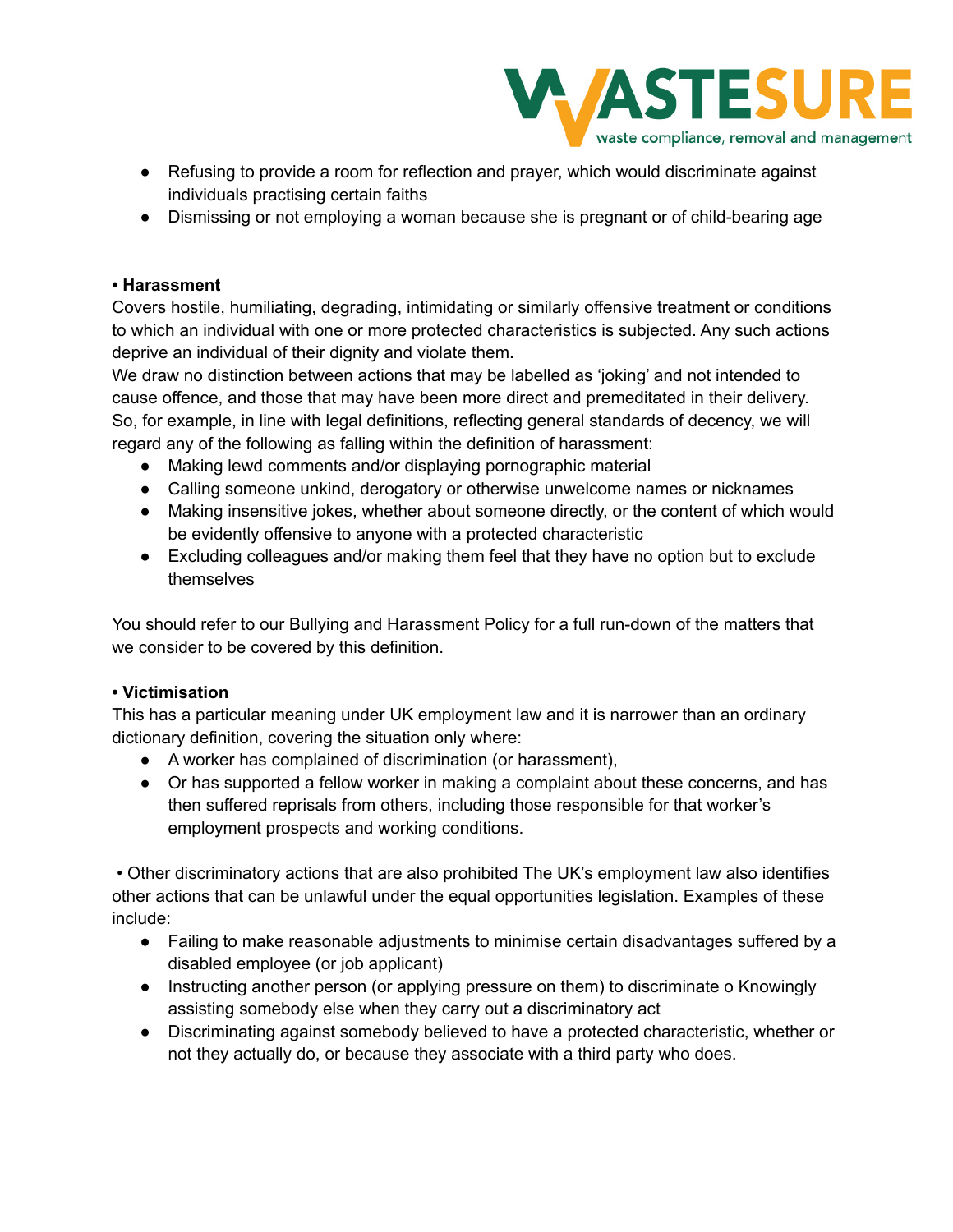

### **PART II: OUR PROCEDURES AND APPROACH TO THIS POLICY**

### **1) Duties and responsibilities**

Overall responsibility for the effective implementation and operation of the policy lies with London Railway t/a Wastesure management, specifically with the board of directors and our HR team. All managers are expected to lead by example, and attain and maintain appropriate standards of behaviour within the teams they manage.

However, everyone who works in and with London Railway t/a Wastesure is responsible for ensuring that this policy works to prevent the activities that it prohibits from taking place within our business. Because we are a values-led business, this goes beyond the legal obligations that each one of us has, (and regardless of our job titles or how long any of us has worked for or with London Railway t/a Wastesure).

However, you need to be aware that the breach of these legal obligations alone will mean that any individual can be found personally liable for unlawful discrimination where they have breached this policy and they will face disciplinary action by us and potentially other legal actions.

This is because if you breach this policy, you may also make the Company liable for your actions, and both of us may have to pay compensation to anyone who claims against us. We therefore expect you to take personal responsibility for adhering to this policy's aims and commitments and for promptly and appropriately drawing any breaches of them to our attention.

We always welcome feedback on how we can best promote and ensure equal opportunities throughout London Railway t/a Wastesure. Please let your manager or a director know if you have any ideas or would like to be involved in any of our existing initiatives.

### **2) Recruitment**

Promotions and identifying candidates for other opportunities In any selection process that we use within our business, whether we're selecting interviewees for job opportunities, offering jobs, identifying individuals for promotion or considering other opportunities or necessities (like redundancy situations), we will apply a rigorous, objective selection process using non-discriminatory criteria, as far as possible.

We emphasise here, however, that both direct and indirect age discrimination may be justified and lawful, if the less favourable treatment, criterion or practice amounts to a proportionate means of achieving a legitimate aim.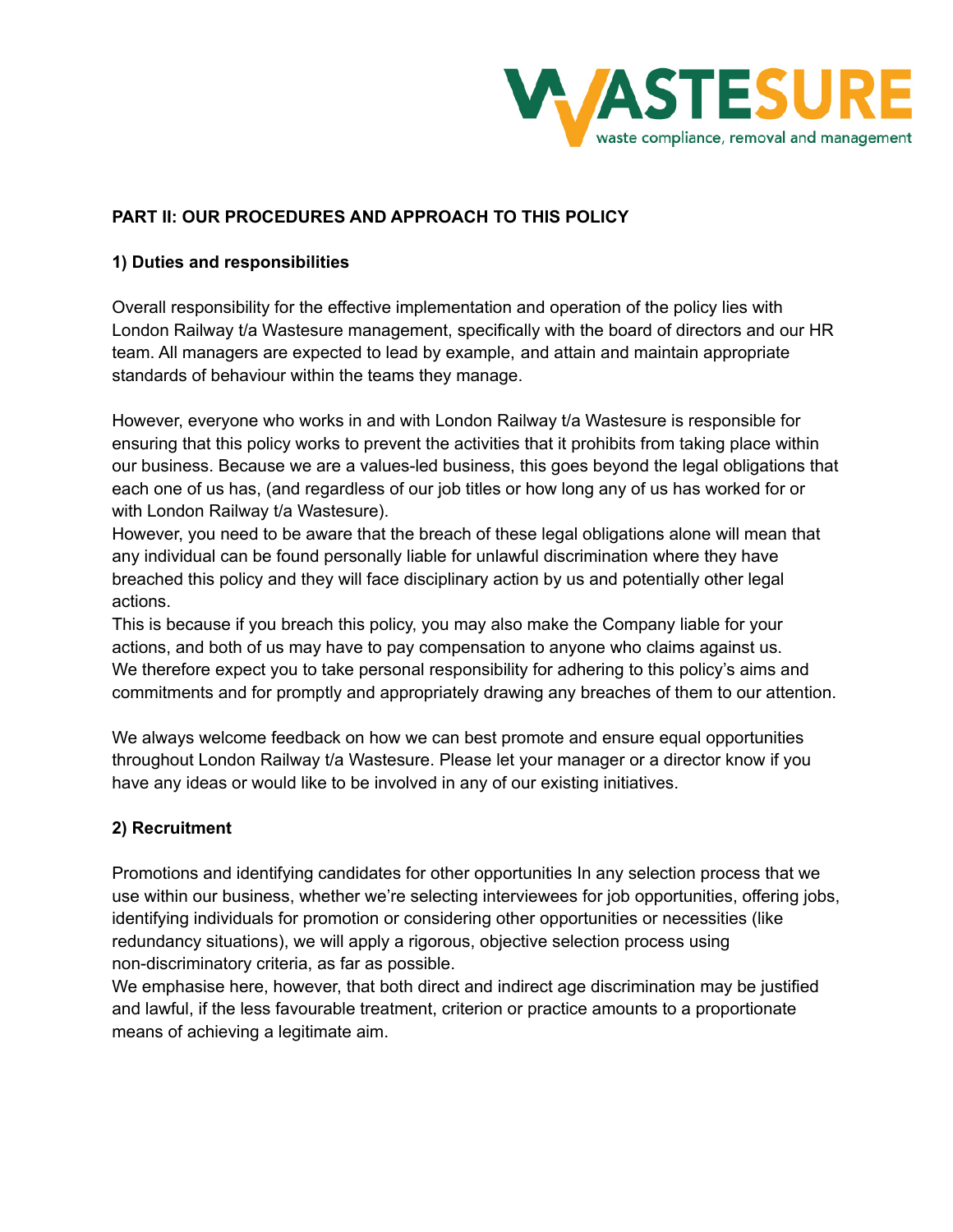

A legitimate aim must relate to a genuine business need on our part that is not related to age discrimination itself. For example, a legitimate aim potentially justifying age discrimination might include:

• Economic factors such as business needs and efficiency;

• The health, welfare and safety of the individual concerned (including the protection of young people or older workers);

• The particular training requirements of the job.

All job adverts and opportunity announcements must be:

• Discussed with and signed off by a Director or head of HR, one of whose responsibilities is to ensure that any advert is compliant with this policy

• Located and/or circulated so as to reach as wide and diverse a pool of interested candidates as possible, and

• Worded so as to encourage, as far as possible and reasonable, applications from individuals of all characteristics to apply – or, at the very least, so as not to discourage any individuals with protected characteristics from applying.

There may be circumstances where some indication of required skills (that do discriminate) is justified and where self- deselection is inevitable, for example, where the job vacancy is for a window cleaner who works at height, wearing abseiling harnesses.

The job advert might specify that interested candidates must be willing and capable of abseiling to be considered for the job. If you are involved in interviewing and or any other part of our recruitment process, you must never ask a job applicant about their health, attendance record, or whether they have a disability before making a job offer to them (except in very limited circumstances).

You can ask someone if they have any particular needs or requirements with which you can assist if they are coming to meet you for an interview. In certain limited cases, it may also be permitted to make a job offer conditional on a successful medical examination.

During interviews or other interactions with candidates for a role, you must not ask anything that might infer a bias against any candidate with one or more protected characteristics. So, for example, asking a candidate if they are married, intend to have children (or any more children), or whether their religion permits them to work at weekends, are strictly no-go zones. If you are ever in doubt about what can or must not say, or if you believe that a particular job vacancy needs a medical examination as part of the recruitment or onboarding process, you must check the position with Director or head of HR.